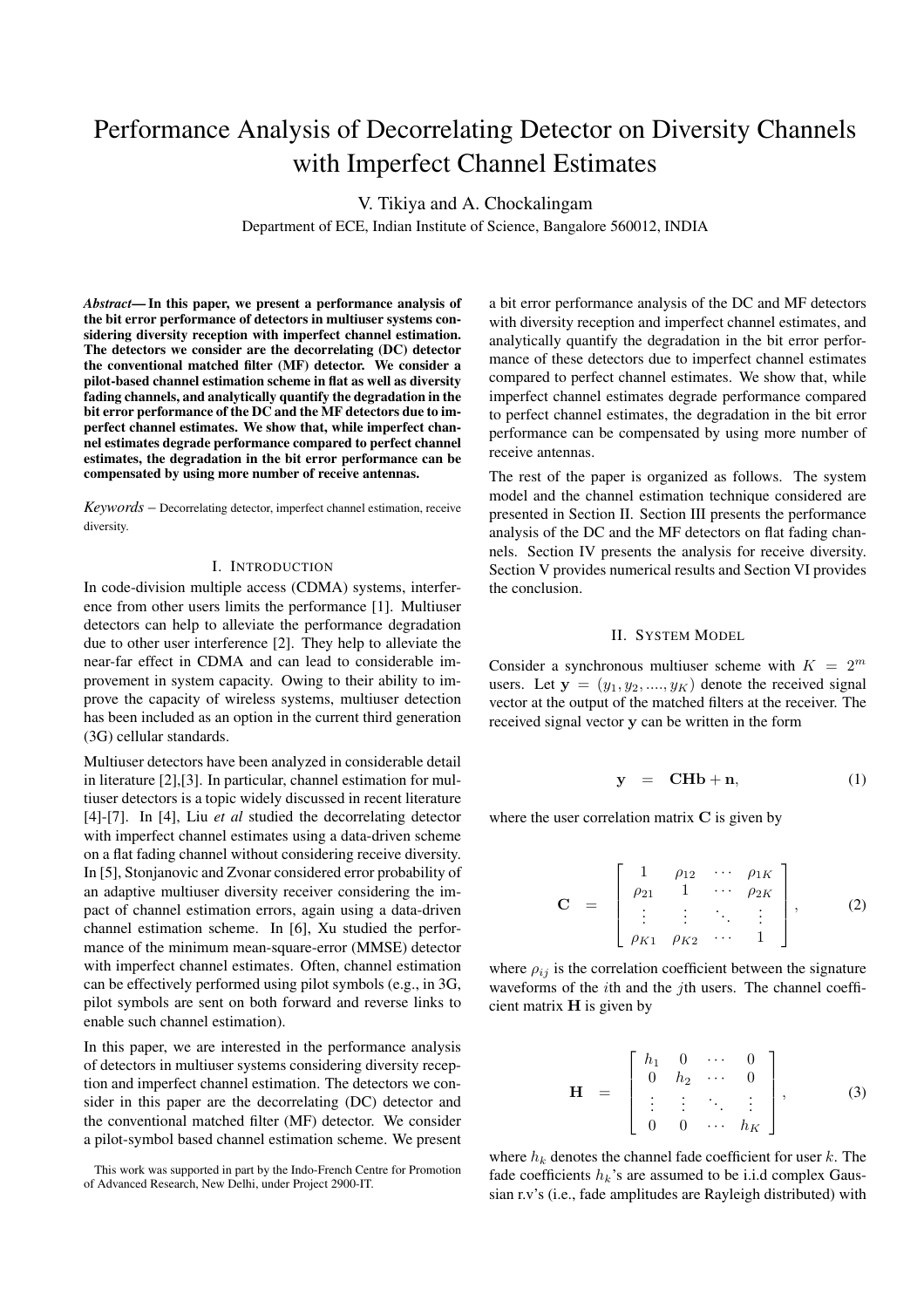zero mean and  $E[h_{kI}^2] = E[h_{kQ}^2] = 1$ , where  $h_{kI}$  and  $h_{kQ}$ are the real and imaginary parts of  $h_k$ . The data vector **b** is given by

$$
\mathbf{b} = \begin{bmatrix} A_1b_1 & A_2b_2 & \cdots & A_Kb_K \end{bmatrix}^T, \qquad (4)
$$

where  $A_k$  denotes the transmit amplitude,  $b_k \in \{+1, -1\}$  denotes the data bit of the *k*th user and  $[\cdot]^T$  denotes the transpose operator. The noise vector **n** is given by

$$
\mathbf{n} = \begin{bmatrix} n_1^* & n_2^* & \cdots & n_K^* \end{bmatrix}^H, \tag{5}
$$

where  $n_k$  denotes the additive noise component of the kth user, which is assumed to be complex Gaussian with zero mean with  $E[n_k n_j^*] = 2\sigma^2$  when  $j = k$  and  $E[n_k n_j^*] =$  $2\sigma^2 \rho_{kj}$  when  $j \neq k$ . Here  $[\cdot]^H$  denotes the Hermitian operator and  $(·)$ <sup>\*</sup> denotes the complex conjugate.

## *A. Channel Estimation*

We assume that users employ Hadamard sequences as pilot symbols. so that the transmit pilot sequence matrix **B** is given by

$$
\mathbf{B} = \mathbf{H}_K, \tag{6}
$$

where

$$
\mathbf{H}_{2N} = \begin{bmatrix} H_N & H_N \\ H_N & -H_N \end{bmatrix}, \tag{7}
$$

and

$$
H_2 = \left[ \begin{array}{cc} 1 & 1 \\ 1 & -1 \end{array} \right]. \tag{8}
$$

The received pilot symbol matrix  $C_p$  is then given by

$$
C_p = \text{CHB} + \text{N}, \tag{9}
$$

where

$$
\mathbf{N} = \begin{bmatrix} n_{11} & n_{12} & \cdots & n_{1K} \\ n_{21} & n_{22} & \cdots & n_{2K} \\ \vdots & \vdots & \ddots & \vdots \\ n_{K1} & n_{K2} & \cdots & n_{KK} \end{bmatrix} .
$$
 (10)

In the above,  $n_{kl}$  denotes the additive noise component for the kth user at the lth time instant. It is assumed as Gaussian with zero mean, and

$$
E[n_{kl}n_{ji}^*] = \begin{cases} 2\Omega^2 & k = j, l = i \\ 2\Omega^2 \rho_{jk} & k \neq j, l = i \\ 0 & l \neq i. \end{cases}
$$
 (11)

An estimate of the channel matrix can be obtained as

$$
\widehat{\mathbf{H}}i = \mathbf{C}^{-1}\mathbf{C}_p\mathbf{B}^{-1}, \tag{12}
$$

which gives an imperfect estimate of the channel matrix **H**. We use this estimated channel matrix  $\hat{H}$  at the receiver.

## III. PERFORMANCE ANALYSIS

In this section, we analyze the probability of bit error for the decorrelating and the matched filter detectors using the estimated channel matrix **<sup>H</sup>** .

#### *A. Decorrelating Detector*

In the case of the decorrelating detector, the receiver does the decorrelating operations as follows:

$$
\widehat{\mathbf{y}}_{DC} = \widehat{\mathbf{H}}^{H} \mathbf{C}^{-1} \mathbf{y}, \qquad (13)
$$

where **y** is given by (1). The bit estimate for the kth user is then given by

$$
\widehat{b}_k = \operatorname{sgn}\left(\mathbf{e}_k^T \operatorname{Re}(\widehat{\mathbf{y}}_{DC})\right). \tag{14}
$$

where  $\mathbf{e}_k$  is a unit vector with a 1 in the kth position and 0 otherwise.

### *B. Matched Filter Detector*

In the case of the MF detector, the receiver does the following operation:

$$
\widehat{\mathbf{y}}_{MF} = \widehat{\mathbf{H}}^H \mathbf{y}, \tag{15}
$$

where **y** is given by (1). The bit estimate for the kth user is then given by

$$
\widehat{b}_k = \operatorname{sgn}\left(\mathbf{e}_k^T \operatorname{Re}(\widehat{\mathbf{y}}_{MF})\right). \tag{16}
$$

## *C. Probability of bit error*

Taking user 1 as the desired user, the bit decision for the desired user is

$$
\widehat{b}_1 = \operatorname{sgn}\left(e_1^T \operatorname{Re}(\widehat{\mathbf{y}})\right), \tag{17}
$$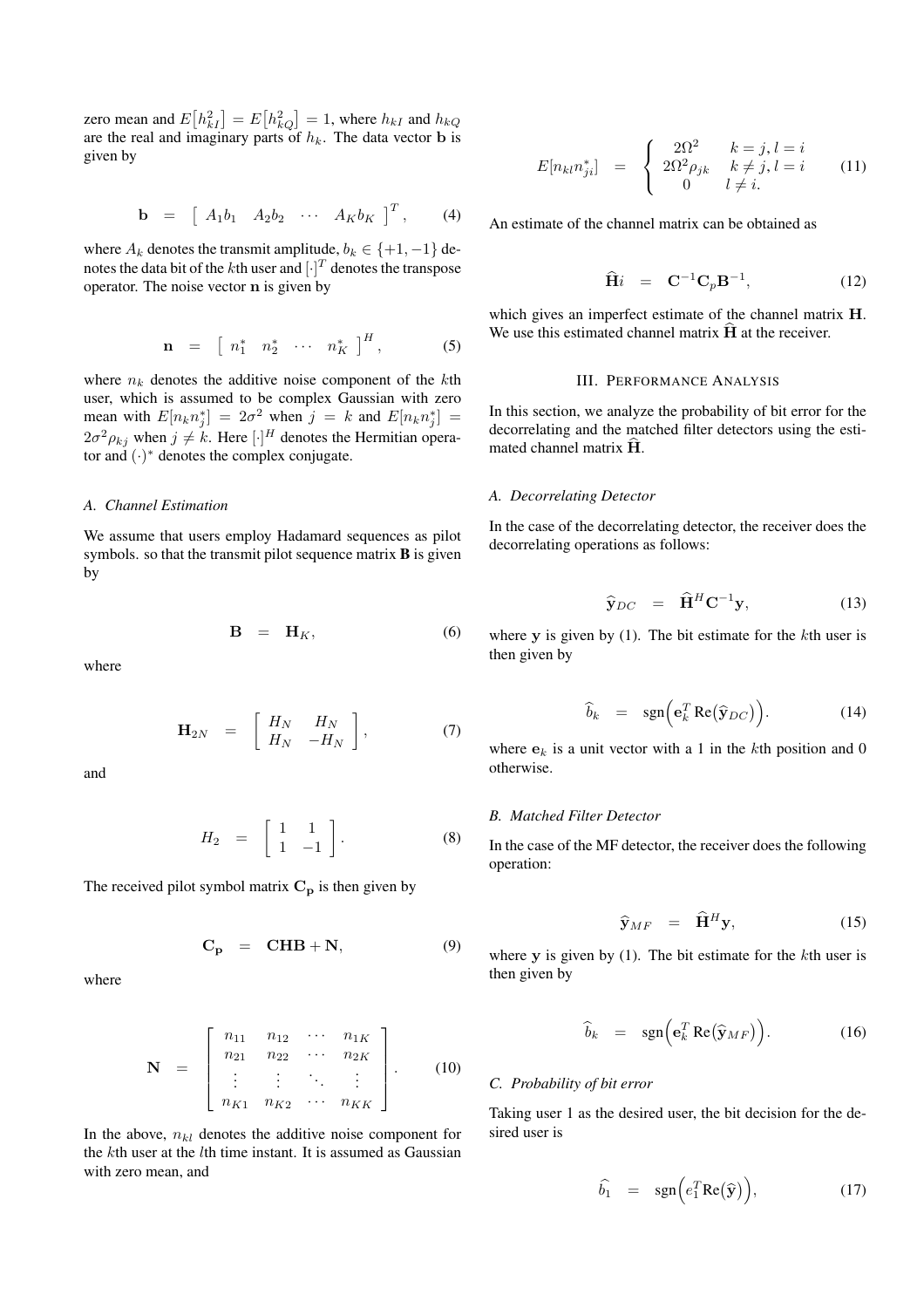where  $\hat{y}$  is given by (13) and (15) for the DC detector and the MF detector, respectively. We note that the real part of the received vector can be written in the form

$$
Re(\hat{y}) = V^H Q V, \qquad (18)
$$

where the **V** matrix is given by

$$
\mathbf{V} = \begin{bmatrix} h_1^* & \cdots & h_K^* & N_1 & \cdots & N_K & n_1^* & \cdots & n_K^* \end{bmatrix}^H, \text{ (19)}
$$
  
where, for the **B** matrix so selected,

$$
N_k = n_{k1}^* + n_{k2}^* + \dots + n_{kK}^*.
$$
 (20)

The **Q** matrix is defined as follows. Let

$$
\mathbf{M} = \begin{bmatrix} 1 & 0 & \cdots & 0 \\ 0 & 0_{(K-1)\times K} & \cdots & \cdots \end{bmatrix}_{K\times K}, \quad (21)
$$

$$
\mathbf{S} = diag\{A_1b_1 \quad \cdots \quad A_Kb_K\},\tag{22}
$$

$$
\mathbf{N} = \frac{1}{2} \begin{bmatrix} \mathbf{C}^{-1}(1,1) & \mathbf{C}^{-1}(1,2) & \cdots & \mathbf{C}^{-1}(1,K) \\ \mathbf{0}_{(K-1)\times K} & & \end{bmatrix}, (23)
$$

and

$$
\mathbf{F} = \begin{bmatrix} A_1 b_1 & \cdots & \frac{A_K b_K \rho_{1K}}{2} \\ \vdots & \mathbf{0}_{(K-1)\times(K-1)} \\ \frac{A_K b_K \rho_{1K}}{2} & \end{bmatrix} . (24)
$$

Using the above definitions, the **Q** matrix for the decorrelating detector is given by

$$
\mathbf{Q}_{DC} = \begin{bmatrix} A_1 b_1 \mathbf{M} & \frac{\mathbf{S} \mathbf{C}^{-1}}{2K} & \mathbf{N} \\ \frac{\mathbf{S} \mathbf{C}^{-1}}{2K} & \mathbf{0}_{K \times K} & \frac{\mathbf{C}^{-1} (\mathbf{C}^{-1})^T}{2K} \\ \mathbf{N}^T & \frac{\mathbf{C}^{-1} (\mathbf{C}^{-1})^T}{2K} & \mathbf{0}_{K \times K} \end{bmatrix} . (25)
$$

The **Q** matrix for the MF detector is given by

$$
\mathbf{Q}_{MF} = \begin{bmatrix} \mathbf{F} & \frac{\mathbf{S}}{2K} & \frac{\mathbf{M}}{2} \\ \frac{\mathbf{S}}{2K} & \mathbf{0}_{K \times K} & \frac{(\mathbf{C}^{-1})^T}{2K} \\ \frac{\mathbf{M}}{2} & \frac{(\mathbf{C}^{-1})^T}{2K} & \mathbf{0}_{K \times K} \end{bmatrix} .
$$
 (26)

Let  $I_K$  denote the identity matrix of size  $K \times K$ . The covariance matrix of **V** is given by

$$
\mathbf{L} = \begin{bmatrix} 2\mathbf{I}_{K} & \mathbf{0}_{K\times K} & \mathbf{0}_{K\times K} \\ \mathbf{0}_{K\times K} & 2K\Omega^{2}\mathbf{C} & \mathbf{0}_{K\times K} \\ \mathbf{0}_{K\times K} & \mathbf{0}_{K\times K} & 2\sigma^{2}\mathbf{C} \end{bmatrix}.
$$
 (27)

The characteristic function of (18) can be obtained as [9],[10]

$$
\psi(iw) = \prod_{j=1}^{P} \frac{1}{1 - iw\lambda_j},\tag{28}
$$

where  $\lambda_i$ 's are the eigen values of the matrix **LQ** and P is the number of eigen values of **LQ**.

The probability of error for user 1  $Pr{\{\hat{b}_1 \neq b_1\}}$  is the same for all possible values of  $b_1, b_2, \cdots, b_K$ . Therefore, the bit error probability is given by

$$
P_e = \Pr \{b_1 \neq b_1\}
$$
  
=  $\Pr \{b_1 \neq b_1 | b_1 = 1, b_2 = 1, \dots, b_K = 1\}$   
=  $\Pr \{ \text{Re}(\widehat{y}) < 0 | b_1 = 1, b_2 = 1, \dots, b_K = 1 \}$  (29)  
=  $\Pr \{ \mathbf{V}^H \mathbf{Q} \mathbf{V} < 0 | b_1 = 1, b_2 = 1, \dots, b_K = 1 \}.$ 

From (28) and (29), we obtain

 $\lambda$ 

$$
P_e = \frac{1}{2\pi} \int_{-\infty}^0 \int_{-\infty}^\infty \left( \prod_{j=1}^P \frac{1}{1 - iw\lambda_j} \right) e^{-iwx} dw dx. \quad (30)
$$

Ignoring the positions where  $\lambda_j = 0$  since the product term is unaltered, the above integral can be evaluated by splitting the product term in (30) into partial fractions. Let the number of distinct eigen values be Z. Let the multiplicity of eigen value  $\lambda_i$  be  $K_i$ . Splitting the product term into partial fractions, we get

$$
P_e = \frac{1}{2\pi} \int_{-\infty}^{0} \int_{-\infty}^{\infty} \sum_{\substack{l=1 \ \lambda_l \neq 0}}^{Z} \sum_{j=1}^{K_l} \frac{A_l^{(j)}}{(1 - iw\lambda_l)^j} e^{-iwx} dw dx. (31)
$$

Using Eqns.  $3.382 ET 1 118(3)$  and  $118(4)$  in [8], it can be shown that

$$
P_e = \sum_{\substack{l=1 \ \lambda_l < 0}}^{Z} \sum_{j=1}^{K_l} A_l^{(j)}.
$$
\n(32)

For the case of distinct eigen values,  $A_i^{(1)}$ 's in the above equation can be calculated as

$$
A_i^{(1)} = \prod_{\substack{j=1 \ j \neq i}}^P \frac{\frac{1}{\lambda_j}}{\frac{1}{\lambda_j} - \frac{1}{\lambda_i}}.
$$
 (33)

## IV. DIVERSITY RECEPTION

In this section, we consider diversity reception with  $L$  receive antennas. The received signal vector at the output of the jth receive antenna,  $y_i$ , is given by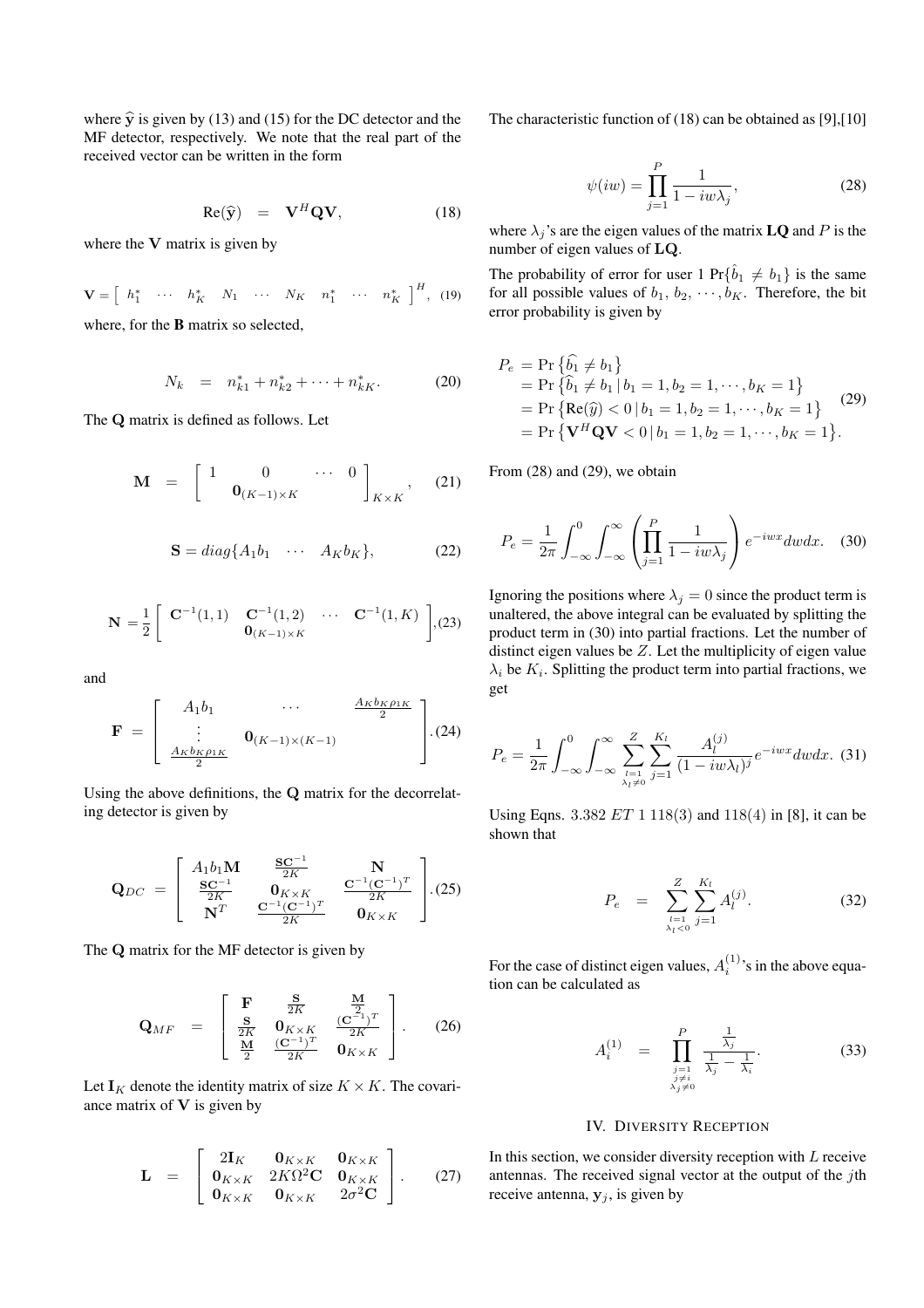$$
\mathbf{y}_j = \mathbf{C} \mathbf{H}_j \mathbf{b} + \mathbf{n}_j, \tag{34}
$$

where the definitions of **C** and **b** are as in Section II.  $H_i$ and  $\mathbf{n}_i$  are defined in a similar manner as (3) and (5), respectively, with the entries denoting the channel fade coefficients and the additive noise components on each path. The fade coefficients and the additive noise components on one path are assumed to be independent of the corresponding variables on every other path. The procedure for estimating the  $H_i$ 's are same as before.

For the decorrelating detector, the resultant vector after decorrelation and combining is given by

$$
\widehat{\mathbf{y}}_{DC} = \sum_{j=1}^{L} \widehat{\mathbf{H}}_j^H \mathbf{C}^{-1} \mathbf{y}_j.
$$
 (35)

For the MF detector, the resultant vector after combining is given by

$$
\widehat{\mathbf{y}}_{MF} = \sum_{j=1}^{L} \widehat{\mathbf{H}}_j^H \mathbf{y}_j.
$$
 (36)

As before, the bit estimate is obtained as the sign of the real part of  $\hat{y}$ . The real part of  $\hat{y}$  can be written in the form

$$
\Re\{\widehat{\mathbf{y}}\} = \sum_{j=1}^{L} \mathbf{V}_j^H \mathbf{Q} \mathbf{V}_j, \tag{37}
$$

where  $V_i$  and  $Q$  can be defined as in the previous section. The random vectors  $V_j$ 's are independent. The characteristic function of the sum therefore is the product of the individual characteristic functions, which is given by

$$
\psi(iw) = \left(\prod_{j=1}^{P} \frac{1}{1 - i w \lambda_j}\right)^L.
$$
 (38)

Let the number of distinct eigen values be  $Z$  and the multiplicity of  $\lambda_i$  be  $K_i$  as before. Splitting the product term into partial fractions, we get

$$
P_e = \frac{1}{2\pi} \int_{-\infty}^{0} \int_{-\infty}^{\infty} \left( \sum_{\substack{l=1 \ \lambda_l \neq 0}}^{Z} \sum_{j=1}^{NK_l} \frac{A_l^{(j)}}{(1-iw\lambda_l)^j} \right) e^{-iwx} dw dx. (39)
$$

Using the same equations in [8] that were used to obtain (32), the resulting bit error probability is given by

$$
P_e = \sum_{\substack{l=1 \ \lambda_l < 0}}^{Z} \sum_{j=1}^{NK_l} A_l^{(j)}.
$$
\n(40)

For the case of  $N = 2$  and distinct eigen values,

$$
A_j^{(1)} = \frac{-2}{\lambda_j} \sum_{\substack{k=1 \\ k \neq j \\ \lambda_k \neq 0}}^P \frac{\frac{1}{\lambda_k^2}}{\left(\frac{1}{\lambda_k} - \frac{1}{\lambda_j}\right)^3} \prod_{\substack{m=1 \\ m \neq k \\ m \neq j \\ \lambda_m \neq 0}}^P \frac{\frac{1}{\lambda_m^2}}{\left(\frac{1}{\lambda_m} - \frac{1}{\lambda_j}\right)^2}, (41)
$$

and

$$
A_j^{(2)} = \prod_{\substack{k=1\\k \neq j\\ \lambda_k \neq 0}}^P \frac{\frac{1}{\lambda_k}^2}{\left(\frac{1}{\lambda_k} - \frac{1}{\lambda_j}\right)^2}.
$$
 (42)

#### V. NUMERICAL RESULTS

We computed the analytical bit error rate (BER) performance of the decorrelating and the MF detectors derived in the previous sections for different system parameter settings. We have also evaluated the performance through simulations and found that the analytical results closely match with the simulation results. Fig. 1 shows the analytical BER performance of the decorrelating detector without and with channel estimation errors for  $K = 4, 8$  and  $L = 1$ . The single user case with perfect channel estimates is also shown for comparison. Although with perfect channel estimates the decorrelating detector completely eliminates the MAI and its performance degradation compared to the single user performance is only due to the noise-enhancement [2], with imperfect channel estimates its performance is found to degrade significantly compared to the perfect channel estimates as can be seen from Fig. 1. For example, when the number of users is 8 (i.e.,  $K = 8$ ), to achieve a BER of  $5 \times 10^{-2}$ , the imperfect channel estimates case requires about 7 dB more SNR compared to the perfect channel estimates case.

Fig. 2 shows the decorrelating detector performance without and with channel estimation errors for different number of receive antennas (i.e., for  $L = 1, 2, 3$ ) for  $K = 4$ . It can be seen that while the performance for single receive antenna  $(L = 1)$  degrades with imperfect channel estimates compared to perfect channel estimates case, the performance of two receive antennas  $(L = 2)$  with imperfect channel estimates is slightly better than that of the single receive antenna  $(L = 1)$ with perfect channel estimates. For example, at an SNR of 20 dB, the BER for  $L = 1$  *with perfect* channel estimates is about  $3 \times 10^{-3}$ , whereas the BER for  $N = 2$  *with imperfect* channel estimates is about  $2 \times 10^{-3}$ . This implies that the degradation in performance due to imperfect channel estimation can be compensated by using more number of receive antennas.

Fig. 3 shows the performance of both the decorrelating detector as well as the MF detector without and with channel estimation errors for  $K = 4$  and  $L = 2$ . It can be observed that at low SNRs the performance of the decorrelating detector with imperfect channel estimates is worse than the MF detector performance with perfect channel estimates. At high SNRs, however, the decorrelating detector with imperfect channel